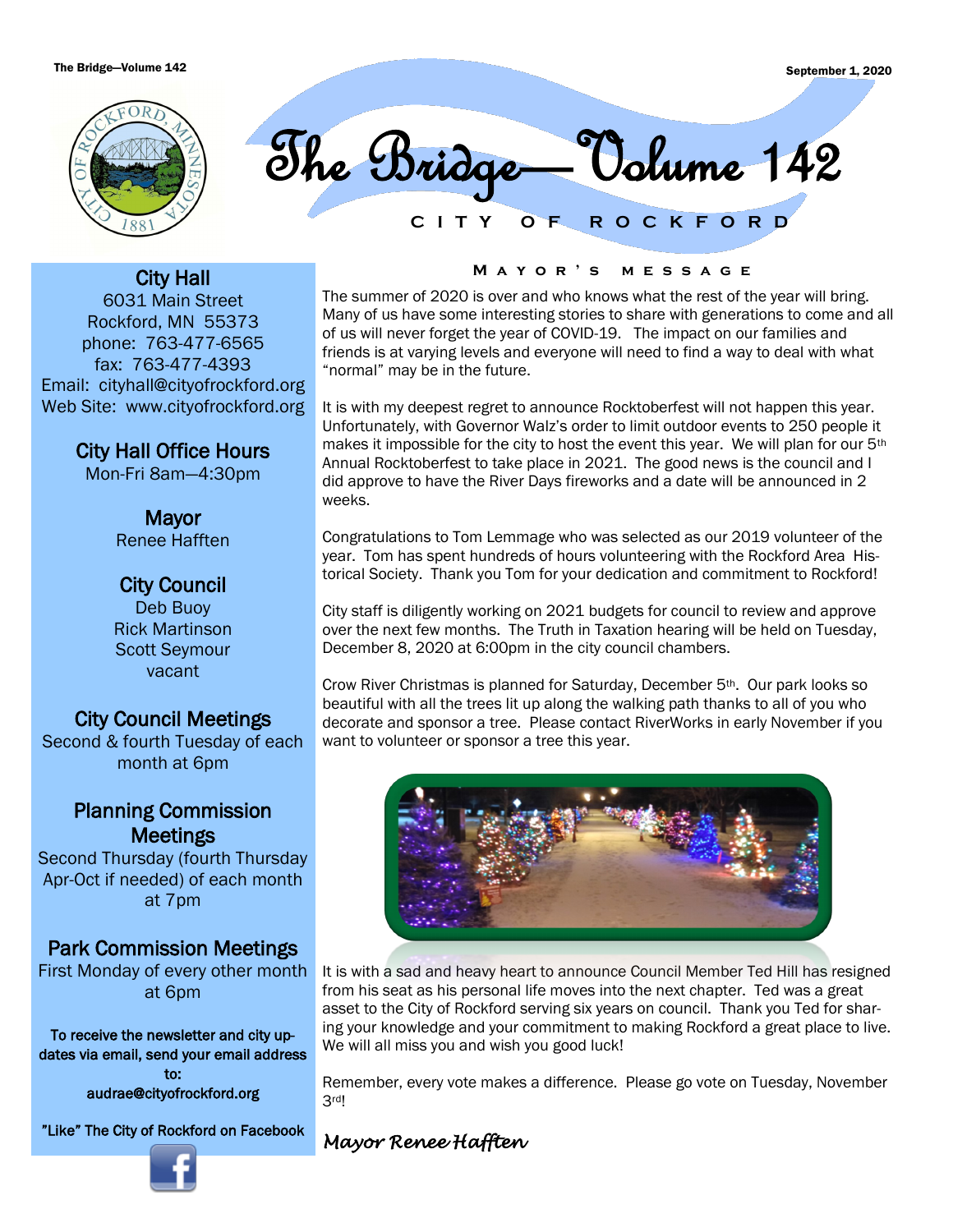#### Water Conservation tip: "Don't Let Your Toilet Waste Water!"

A silent leak in your toilet can waste several thousand gallons of water each year. Replace old toilets with models that use 1.6 gallons or less per flush. That's a 'nice save' for Minnesota's water future. It's important for each of us to save water, every day. Low flow toilets can help with water conservation.

Follow these steps to discover if your toilet leaks: 1. Lift the lid off your toilet tank. 2. Place 3-4 drops of food coloring into the toilet tank. 3. Do not flush or disturb the toilet for one or two hours. 4. After one to two hours, observe the toilet bowl. If the color you placed into the tank shows up in the bowl, you have a leak. See your hardware dealer or plumber to obtain a replacement valve or kit.

For more easy tips to save water in Minnesota, visit: [www.mrwa.com.](http://www.mrwa.com)

### **S n o w S e a s o n P a r k i n g**

During the period from November 1st to April 1st it shall be unlawful for any person to park a vehicle on or within fifteen feet of the roadway between the hours of 2am to 6am and anytime after there has been ice accumulation, continuous or intermittent snow fall during which there has been **accumulation** of two inches or more of snow on any street until plowed or removed the whole width of the roadway. Vehicles parked in violation of this ordinance will be towed and stored at the owner's expense. At NO TIME shall a vehicle be parked on ANY street for more than twelve (12) hours.

SNOW PLOWING—It is unlawful to deposit snow onto ANY city, township, county or state road. Doing so is a violation of state statue and you will be fined.

Chamber of Commerce The next R-G Chamber meeting will be held on September 10th at the Rockford Community Center-7600 Co Rd 50,

Rockford-Greenfield Area

Rockford. Networking starts at 11:30am with lunch and program at noon.

October 8th Coffee Networking 7:30am at BANKWEST November 12th Chamber Meeting 11:30am at W-H Electric December 2020 Holiday Networking TBD

The chamber invites all the businesses from the surrounding area to join them at their gatherings.

Website: rgchamber.wixsite.com

RSVP [rockfordgreenfieldchamber@gmail.com](mailto:rockfordgreenfieldchamber@gmail.com)

## **R o c k f o r d F i r e D e p a r t m e n t**

The Rockford Fire Department is looking for NEW members. Paid on call. No experience needed. Training will be provided. Applications are available at City Hall or online at: www.cityofrockford.org

The Rockford Fire Auxiliary is also looking for members. If you are interested or would like more information, please contact Debbie Buoy at 612-760-8755

#### *Events:*

Fire Prevention Week October 4, 2020 to October 10, 2020 Halloween October 31st at dusk the Rockford Fire Fighters will be driving through Rockford to hand out free glow sticks to the "Trick or Treaters"

Toy Drive—always accepting new toys for distribution (boxes should be available around Thanksgiving)



### COMPOST SITE

The compost site on Elm Street/CR 33 is scheduled to close early November until about April 15th, *depending on the weather*. You do not need to check out a key at city hall. You must be a Rockford Resident.

Hours of operation: Monday—Friday 7:30am-3pm, Wednesday Evenings 4:30pm-dusk, and Saturday 8am-noon

Items accepted: grass clippings, leaves and brush no larger than 3" in diameter. All bags used to transport composting must be removed.



NO OTHER DUMPING IS ALLOWED.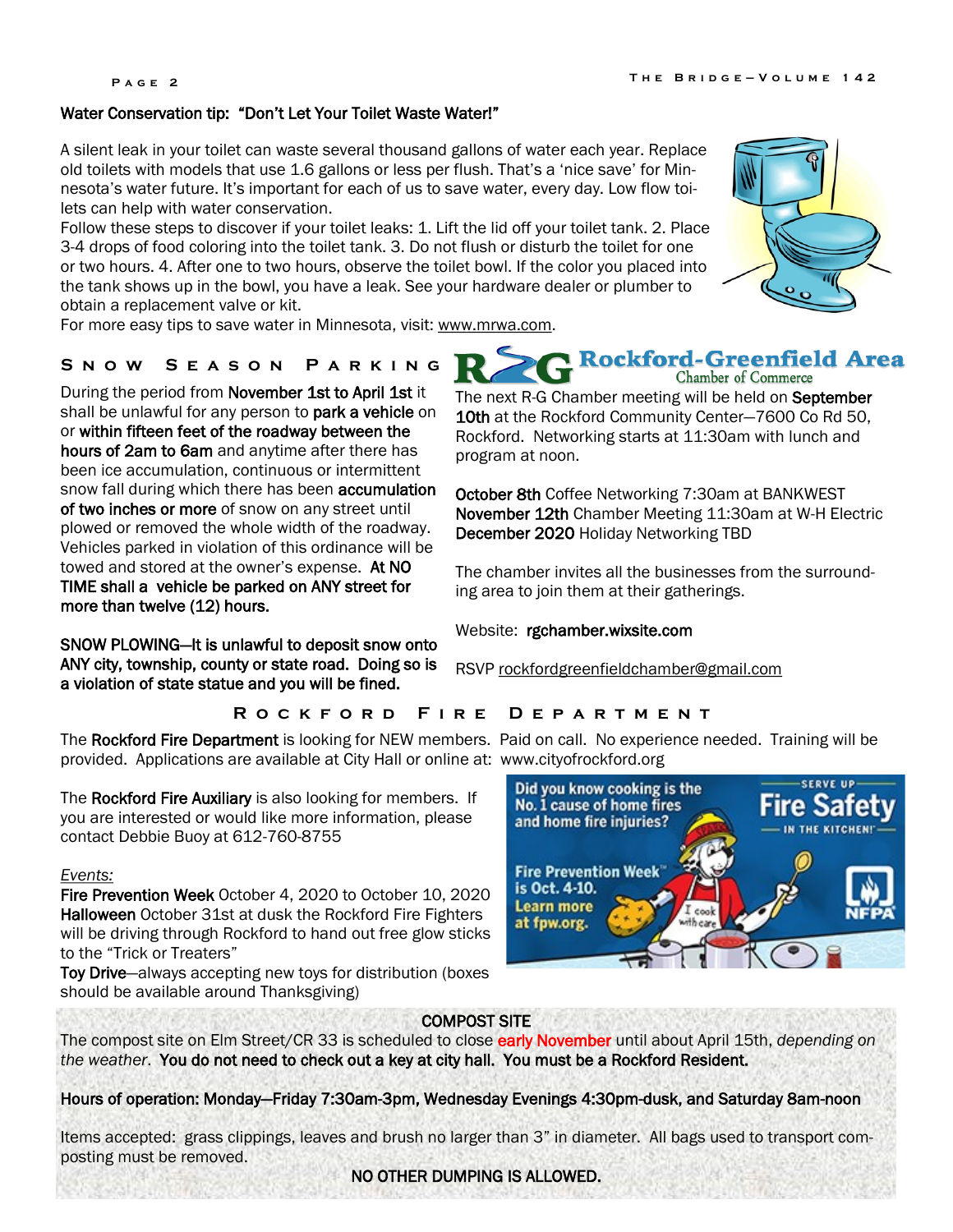#### **R o c k f o r d L i b r a r y**

Located at 8220 Cedar Street (763) 477-4216 For more information see their website: www.griver.org

The library is now open their regular hours. Seating is limited and play areas are not available. All programs and events at the library have been cancelled at this time.

Open Hours: Monday 10am-6pm, Tuesday 3pm-7pm, Wednesday 10am-6pm, Thursday 3pm-7pm, Friday 2pm-6pm, and Saturday 10am-1pm

A virtual story time, performed by library staff, is available every Wednesday at 11am on the Rockford Public Library Facebook Page.

Also, check out the library newest service, Hoopla at hoopladigital.com With your library card you will be able to enjoy 4 videos or movies per month with no waiting.

Learn more at: https://griver.org/library-news/newservice-hoopla

#### Rockford Farmers Market

Fridays (June-October) 3pm—6:30pm 6121 Main Street in City Parking Lot Downtown at the corner of Main and Cedar Street Website: http://rockfordmarketweebly.com



*Sharing love and faith by gathering and serving in our communities to address Health, Habitation and Hunger.*

Please join us on Saturday, September 26th starting at 8:30am at Riverside Park, Rockford, for free donuts and coffee. (Masks and social distancing will be required throughout the morning). We will head out to projects at 9:00am and wrap up before 1:00pm. Limited sign up slots are available! If your favorite project is full, please check out other opportunities and remember that we will return in May, 2021 with even more choices!

Click [HERE f](https://www.signupgenius.com/go/10C0B4EAFA623A3FB6-8thannual)or easy sign up.

\*Remember, no need to create an account. Just sign up! #goodtimeforsharingkindness #didsomeonesayfreedonuts?

Thousand Hearts is a program of RiverWorks Community Development

## **2 0 2 0 E L E C T I O N S**

Rockford residents will be able to vote for: one mayor (4 year term) and two council members (4 year term).

If you are a new resident to the City of Rockford, recently turned 18 or have not voted in the last four years, we encourage you to go online to www.sos.state.mn.us and complete a Voter Registration Application. You may also register to vote on Election Day, but make sure you have ID such as a current driver's license or MN ID card with your correct address. If you have not changed your driver's license you must have a current utility bill and your license. Last day to pre-register for the General Election is October 13, 2020.

Absentee voting begins Friday, September 18, 2020 for the General Election. *Absentee ballots will NOT be available at City Hall.* Applications to request an absentee ballot are available on the City website (Election tab), at City Hall, 6031 Main Street, or in person at the county where you live:

> Hennepin County Elections/Government Center 300 South 6th Street MC 012 Minneapolis, MN 55487-0012 Fax: 612-348-2151 / Phone: 612-348-5151 Email: hc.vote@hennepin.us

Wright County Elections 10 2nd Street NW, Room 230 Buffalo, MN 55313-1195 Fax: 763-682-7873 / Phone: 763-682-7578 Email: elections@co.wright.mn.us

All Rockford residents in Hennepin County and Wright County vote at the Rockford Community Center, 7600 County Road 50 (Rebecca Park Trail), Rockford. The polls will be open at 7:00am until 8:00pm.

#### General Election, Tuesday—November 3, 2020

If you are interested in serving as an Election Judge, please contact City Hall or go on the website and complete the Election Judge Survey. WE NEED YOU!

#### Utility Billing

Due to Covid-19, the Council temporarily suspended penalties and shut-off's. Effective the August billing, payments not received by 4:30 pm on September 15th will receive a penalty. Also, accounts over 60 days old may be subjected to disconnect or certified for outstanding funds.